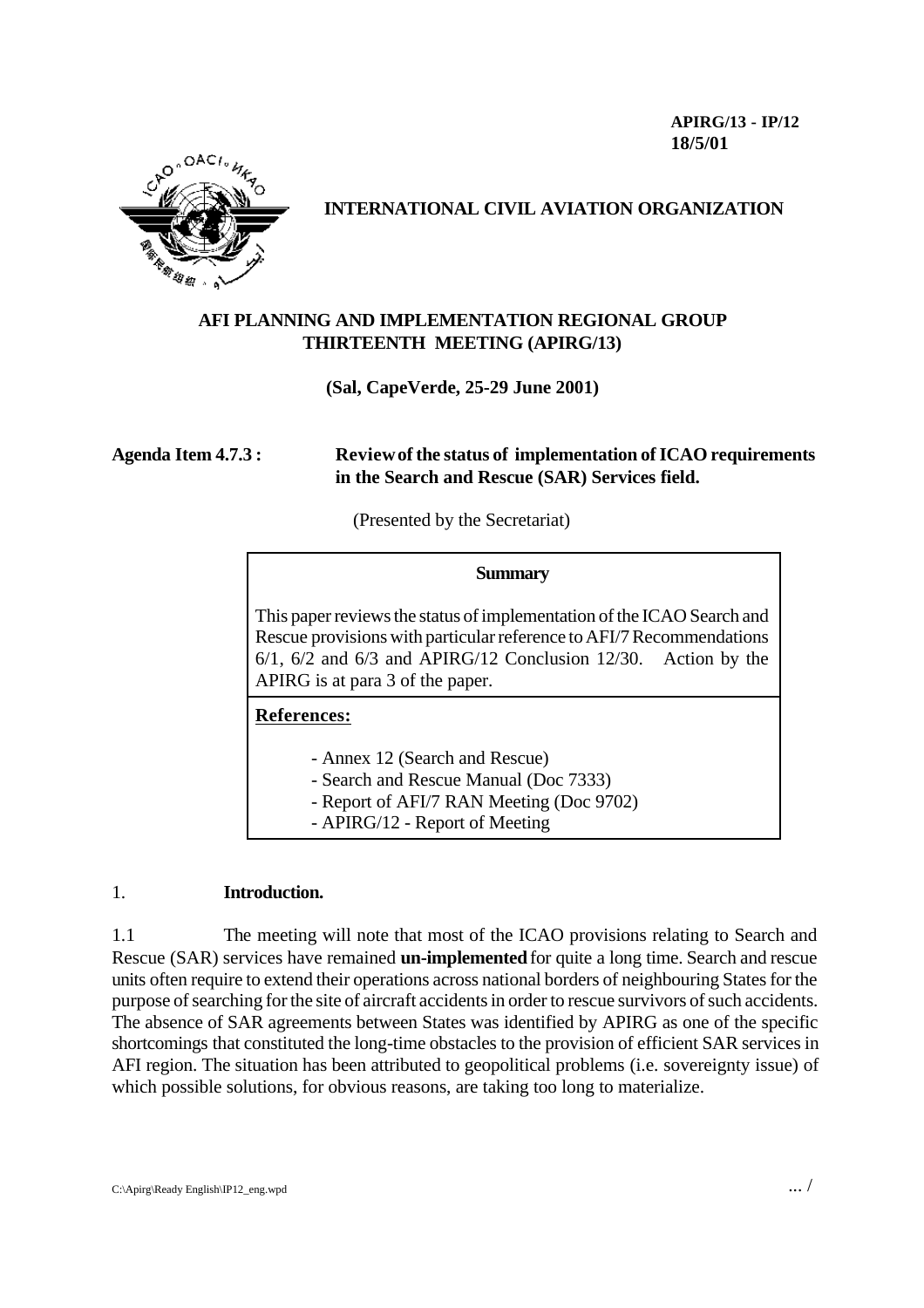1.2 It should be recalled that a fast response to an alert is extremely essential in order to save lives of persons in distress. It has also been established that the humanitarian aspect of search and rescue should be the determining factor for States to negotiate mutual cooperative agreements. In this respect, the AFI/7 RAN Meeting recognized that the **COSPAS/SARSAT** system had been useful in the determination of accident sites as the system provides far more accurate location of emergency locator transmitters (ELT). The RAN Meeting was of the opinion that the use of satellite technology could better facilitate the appropriate search and rescue response in any given emergency if the new ELT generation operating on 406/121.5 MHZ was implemented in the region in conjunction with suitably located local user terminals (**LUTs)**.

## **2. Discussion.**

2.1. The AFI/7 RAN Meeting noted that the value of mutual assistance between neighbouring States was provided for in the ICAO Annex 12 and the SAR Manual in recognition of the need for aeronautical authorities to work closely towards more cooperation in the field of search and rescue. The seventh meeting of the AFI Planning and Implementation Regional Group (APIRG/7), under its conclusion 7/12, had called attention to the fact that the importance of cooperative agreements between neighbouring States to facilitate entry of SAR units of one State into another had simply been ignored. The meeting will also recall that various APIRG Meetings raised serious concern over the continuous lack of implementation of such agreements.

2.2. With the latest technological developments in terms of satellite systems, however, it is apparent that this technology will bring immediate and improved results in the provision of SAR services. In this regard, the meeting may wish to note that the ICAO Council, at the sixteenth meeting of its 130th session (21 June 1990), approved a policy which *inter alia* stated that all future aviation distress beacons should be designed to co-operate with the **COSPAS-SARSAT** system in alerting and locating distress sites. Annexes 6, 10 (Volume III) and 12 were subsequently amended to reflect this policy, which includes **ELT** carriage requirements and specifications. In line with these amendments, the AFI/7 RAN Meeting recalled that, in accordance with Annex 12, para. 3.2.4, States should designate a **SAR point of contact (SPOC)** for the receipt of **COSPAS-SARSAT** distress data and that the carriage of automatic **ELTs** operating on **406 MHZ** will be mandatory in the AFI Region and that relevant information about the **COSPAS/SARSAT** system must be published in AIPs and incorporated in SAR plans. In this context, AFI/7 adopted conclusion 6/3 and formulated recommendations 6/1 and 6/2 as follows:

## **Recommendation 6/1 - Carriage of 406 MHZ ELTs**

**That, in the AFI Region, all aircraft required to carry emergency locator transmitters in accordance with Annex 6, carry automatic ELTs operating on 406 MHZ, and on 121.5 MHZ for homing.**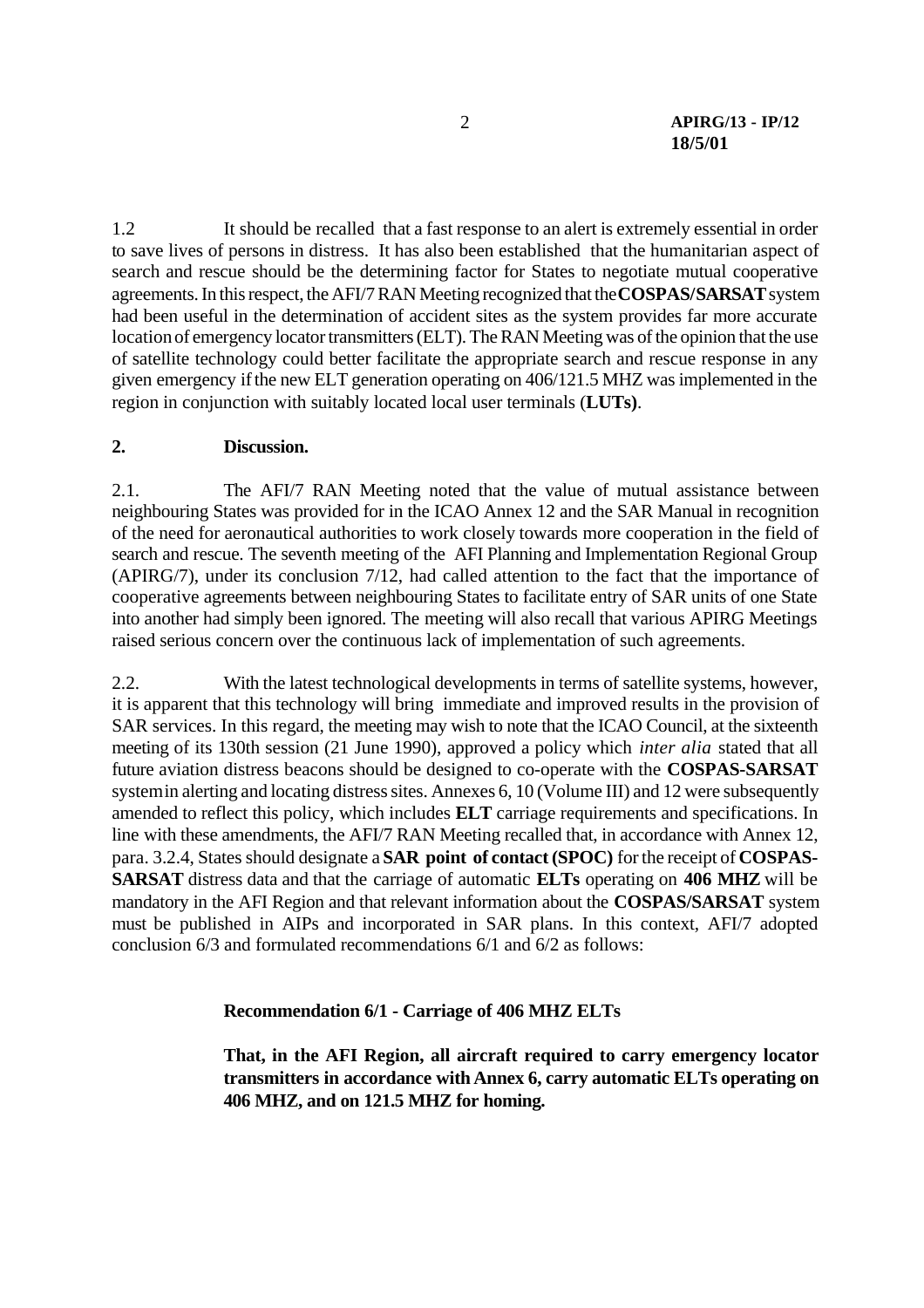**Recommendation 6/2 - Satellite-aided Search and Rescue**

**That States:**

- **a) take appropriate action to reduce the number of false alarms through the COSPAS-SARSAT system on 121.5/243/406 MHZ caused by inadvertent activation of emergency transmitters and eliminate unauthorized use of those frequencies;**
- **b) establish a register of 406 MHZ ELTs and make available information by publishing in the aeronautical information publication as to how ELT registration information can be obtained rapidly by rescue co-ordination centres (RCCs) of other States;**
- **c) provide to ICAO a search and rescue (SAR) point of contact (SPOC) for inclusion in Table SAR 1 of the respective air navigation plan (ANP); and**
- **d) include information regarding the COSPAS-SARSAT system in the SAR plans.**

**Conclusion 6/3 - C-operation between States**

**In order to promote a more effective and economic utilization of SAR facilities, States should enter into precise agreements with other States in order to pool their resources and provide mutual assistance in SAR operations when requested:**

- **a) to assist in meeting the minimum requirements specified in Table SAR 1 in cases where difficulties are experienced in fulfilling such requirements;**
- **b) to provide complete coverage of a search and rescue region with the assistance of SAR facilities of other States;**
- **c) to provide, if possible, SAR facilities additional to the minimum requirements in Table SAR 1, while at the same time avoiding prohibitive costs; and**
- **d) to establish common SAR procedures.**

2.3 APIRG/12 expressed concern that most of those provisions had remained unimplemented and, in its conclusion 12/30, urged States to accord a high priority to the implementation of AFI/7 recommendations 6/1, 6/2 and 6/3 above. Considering that States have